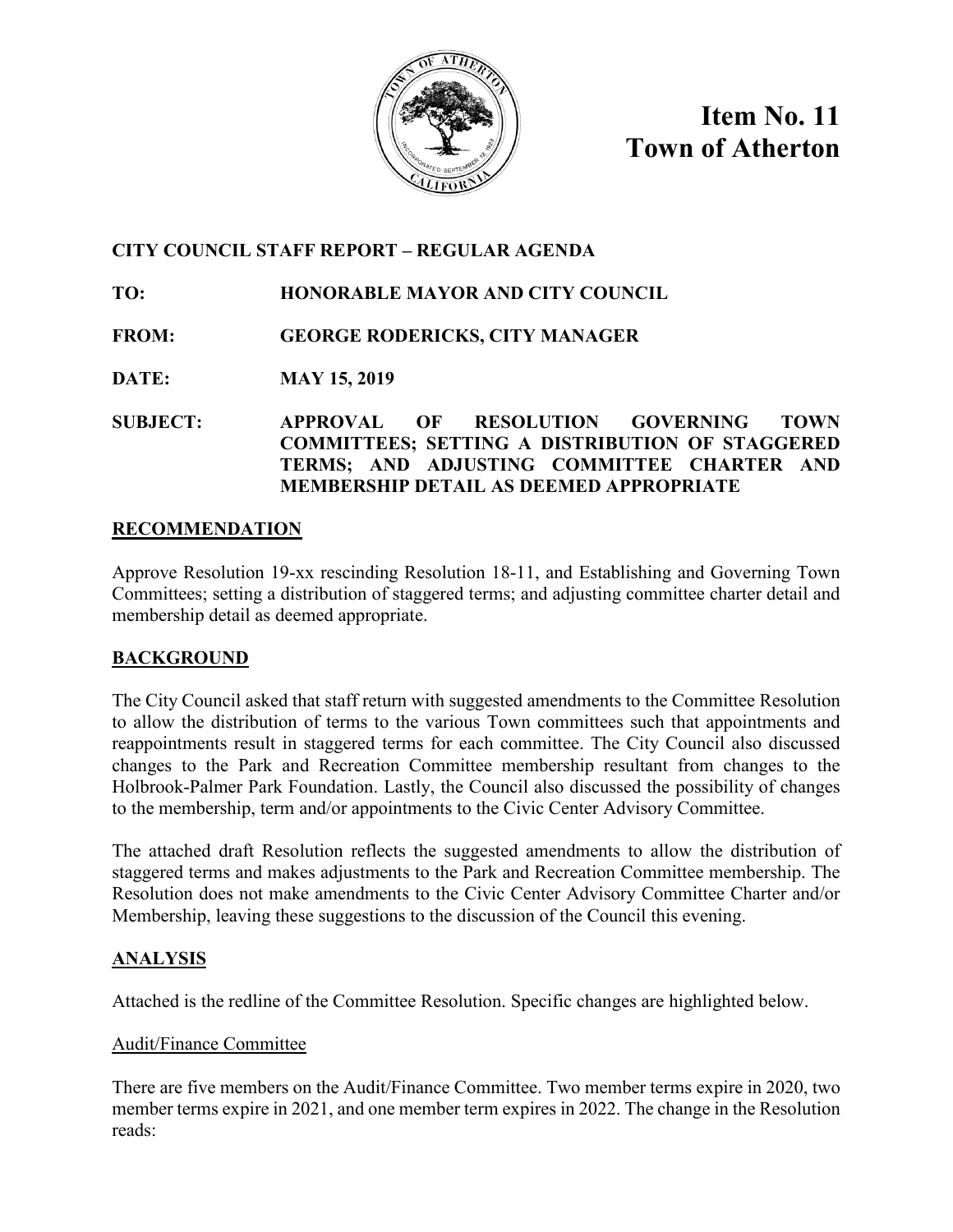Resolution Governing Committees May 15, 2019 Page 2 of 4

*"To accommodate a distribution of staggered terms, in 2020, one member shall be appointed for an initial 3-year term. Subsequent terms of appointment shall revert to the standard 4-year term."* 

### Environmental Programs Committee

There are five members on the Environmental Programs Committee. Three member terms expire in 2019, one member term expires in 2021, and one member term expires in 2022. The change in the Resolution reads:

*"To accommodate a distribution of staggered terms, in 2019, one member shall be appointed for an initial 1-year term. Subsequent terms of appointment shall revert to the standard 4-year term."* 

#### Park and Recreation Committee

There are seven members on the Park and Recreation Committee. One member is appointed from the Holbrook Palmer Park Foundation and one member is appointed from the Friends of the Park. With the absorption of the Friends into the Foundation, staff modified the Resolution to accommodate two member appointments from the Foundation. The Council can change this as desired. Limiting it to one member appointment would leave an even number serving on the Committee. Each member would serve for a two-year term.

Of the remaining five members, three member terms expire in 2019, one member term expires in 2020, and one member term expires in 2021. The change in the Resolution reads:

*"To accommodate a distribution of staggered terms, in 2019, one member shall be appointed for an initial 3-year term. Subsequent terms of appointment shall revert to the standard 4-year term."*

#### Rail Committee

There are ten members on the Rail Committee. The current resolution provides that there are no terms and no term limits. The Council expressed a desire to conform the Rail Committee to existing committees. Staff modified the Resolution to eliminate the provision of "no terms" and clarified that each member serves a 4-year term. The provisions of term limits would apply.

To accommodate the distribution of staggered terms, the Resolution reads:

*"To accommodate a distribution of staggered terms, in 2019, the City Council shall randomly select each member and assign that member to a staggered term. Three members shall be appointed to 1-year terms, three members shall be appointed to 2-year terms, two members shall be appointed to 3-year terms, and two members shall be appointed to 4-year terms. Subsequent terms of appointment shall revert to the standard 4-year term."* 

#### Transportation Committee

There are five members on the Transportation Committee. One member term expires in 2019, and four member terms expire in 2020. The change in the Resolution reads: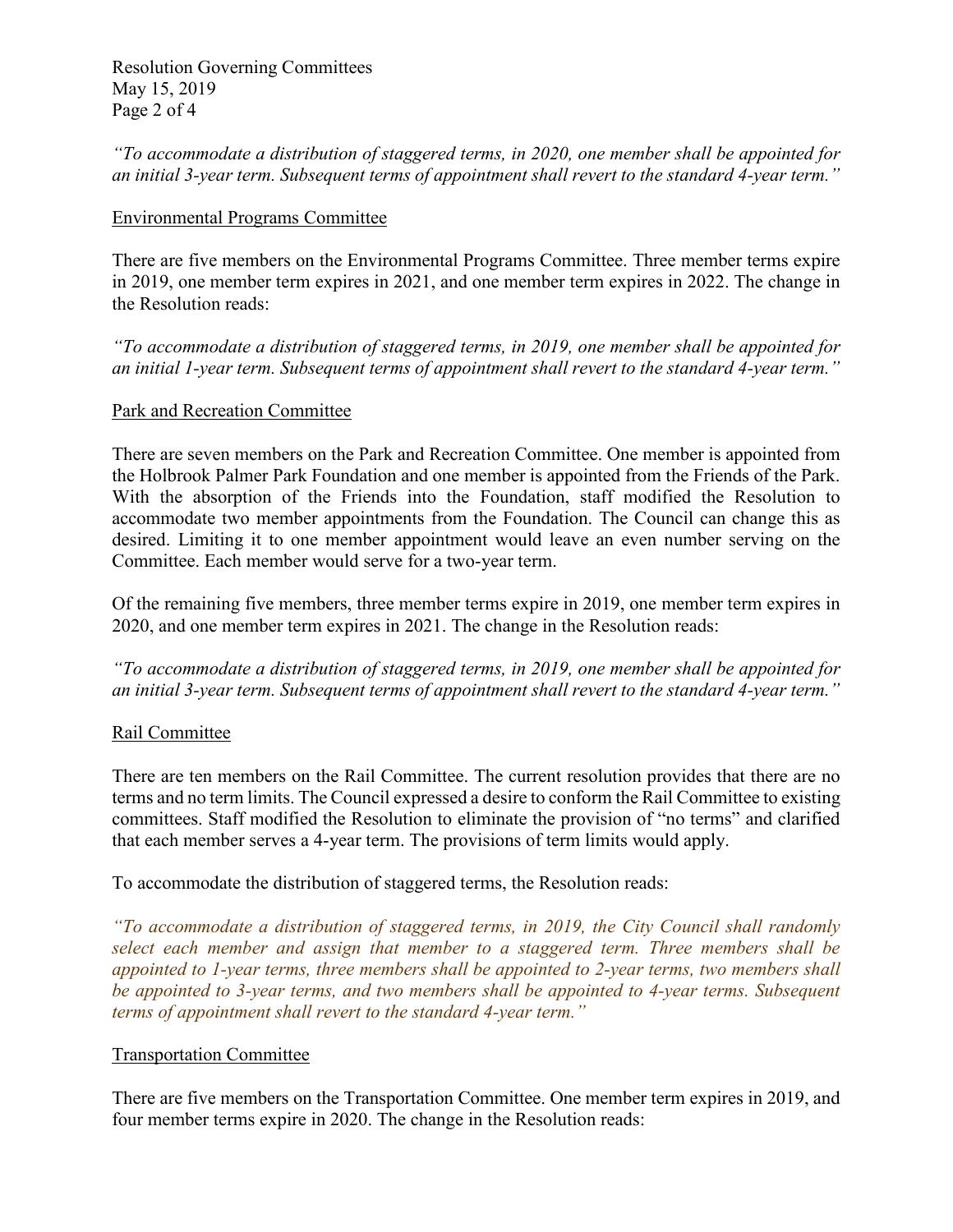Resolution Governing Committees May 15, 2019 Page 3 of 4

*"To accommodate a distribution of staggered terms, in 2020, one member shall be appointed for an initial 1-year term and one member shall be appointed for an initial 2-year term. Subsequent terms of appointment shall revert to the standard 4-year term."* 

### Bicycle and Pedestrian Advisory Committee

There are five members on the Bicycle and Pedestrian Committee. All member terms expire in 2019. The change in the Resolution reads:

*"To accommodate a distribution of staggered terms, in 2019, one member shall be appointed for an initial 1-year term, one member shall be appointed to an initial 2-year term, and one member shall be appointed for an initial 3-year term. Subsequent terms of appointment shall revert to the standard 4-year term. The remaining members shall be appointed for 4-year terms."*

### Civic Center Advisory Committee

Staff did not make any adjustments to the Civic Center Advisory Committee (CCAC). Prior direction from the Council was that this Committee be on hiatus until such time as they are needed for significant project amendments. At that point, staff continued to use the Project Management Subcommittee (PMC) of the CCAC to assist as industry experts when needed. The PMC consisted of Chair Steve Dostart, Vice Chair Rose Hau, and Committee member Clive Merredew.

Member Merredew has since relocated out of Atherton but is close enough to serve as an Ad Hoc representative to the PMC lending his input as needed. CCAC Member Didi Fisher stepped in to fill the role of former Member Merredew. However, Committee Member Fisher also recently relocated out of Town and is *not* near enough to continue to participate as an Ad Hoc representative. There are two members of the City Council appointed as CCAC Liaisons from the Council.

Staff had proposed to use the full CCAC only when needed to review large architectural design changes that affect the public spaces of the project. However, members of the Council have suggested that the full Council could serve in this capacity moving forward and that the CCAC could be disbanded as a formal Town Committee.

Pending specific Council direction on this Committee, no changes have been made to the Committee Resolution. Members of the CCAC do not have assigned terms. There are five remaining members of the seven member committee.

## **POLICY FOCUS**

Commissions and Committees are a vital part of the Town's public engagement and review process. These groups have the ability to gather public input on an issue and provide feedback and recommendations to the City Council for consideration.

When providing a framework for the operation of committees, the City Council should consider the role of each committee, the amount of oversight needed, cost effectiveness, efficiency in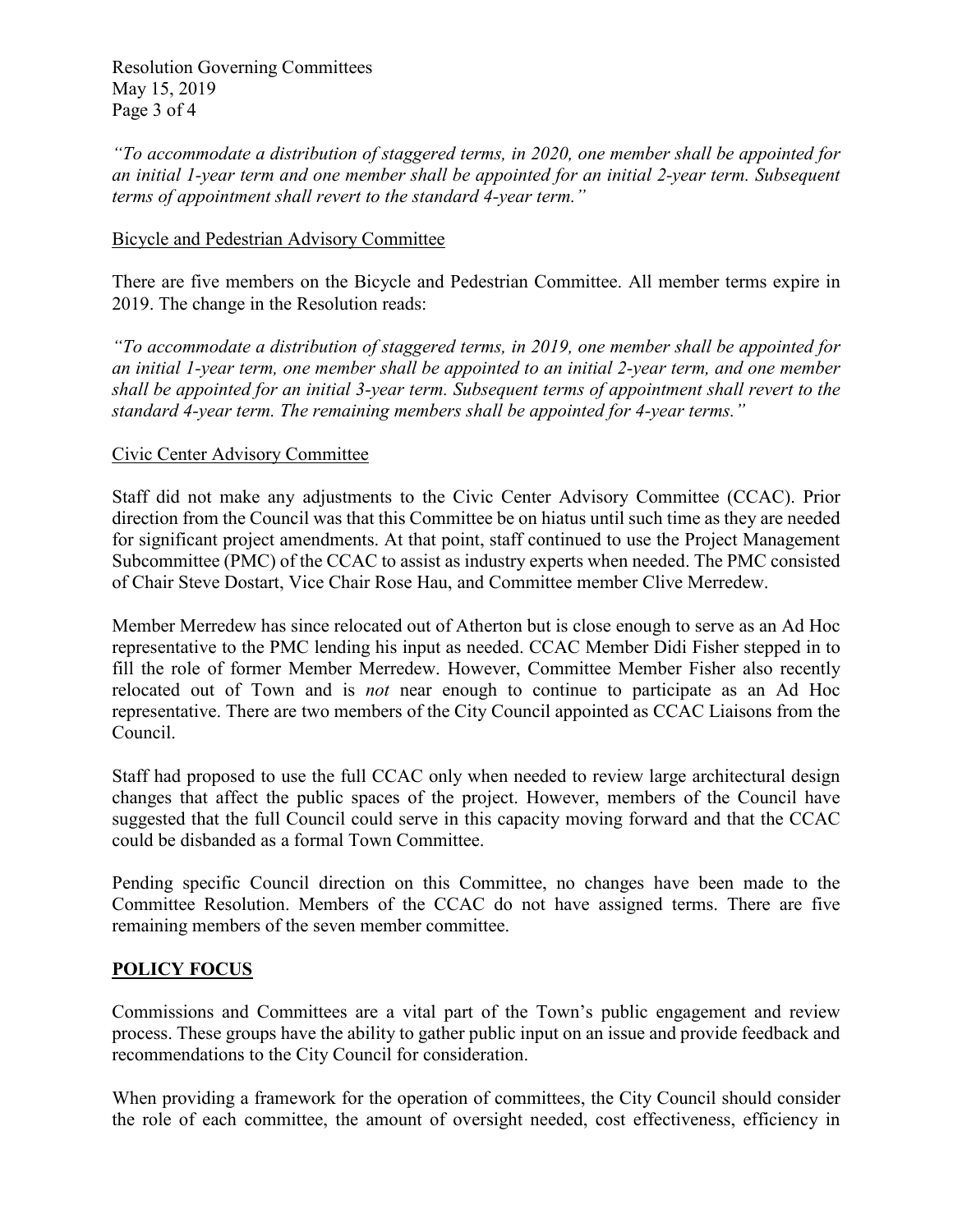Resolution Governing Committees May 15, 2019 Page 4 of 4

decision-making, and the desire of the City Council for direct policy involvement on particular issues.

The Rail Related Policy has not yet been amended and is not a part of the discussion within this staff report. The City Council Ad Hoc Subcommittee has not yet recommended changes to the Policy to return to the Council.

## **FISCAL IMPACT**

None at this time.

# **PUBLIC NOTICE**

Public notification was achieved by posting the agenda, with this agenda item being listed, at least 72 hours prior to the meeting in print and electronically. Information about the project is also disseminated via the Town's electronic News Flash and Atherton Online. There are approximately 1,200 subscribers to the Town's electronic News Flash publications. Subscribers include residents as well as stakeholders – to include, but be not limited to, media outlets, school districts, Menlo Park Fire District, service provides (water, power, and sewer), and regional elected officials.

## **COMMISSION/COMMITTEE FEEDBACK/REFERRAL**

This item has or X has not been before a Town Committee or Commission.

- Audit/Finance Committee (meets every other month)
- Bicycle/Pedestrian Committee (meets as needed)
- \_\_\_\_ Civic Center Advisory Committee (meets as needed)
- Environmental Programs Committee (meets every other month)
- Park and Recreation Committee (meets each month)
- Planning Commission (meets each month)
- Rail Committee (meets every other month)
- Transportation Committee (meets every other month)
- Tree Committee (meets each month)

## **ATTACHMENT**

Commission/Committee Resolution 19-XX Spreadsheet of Committee Members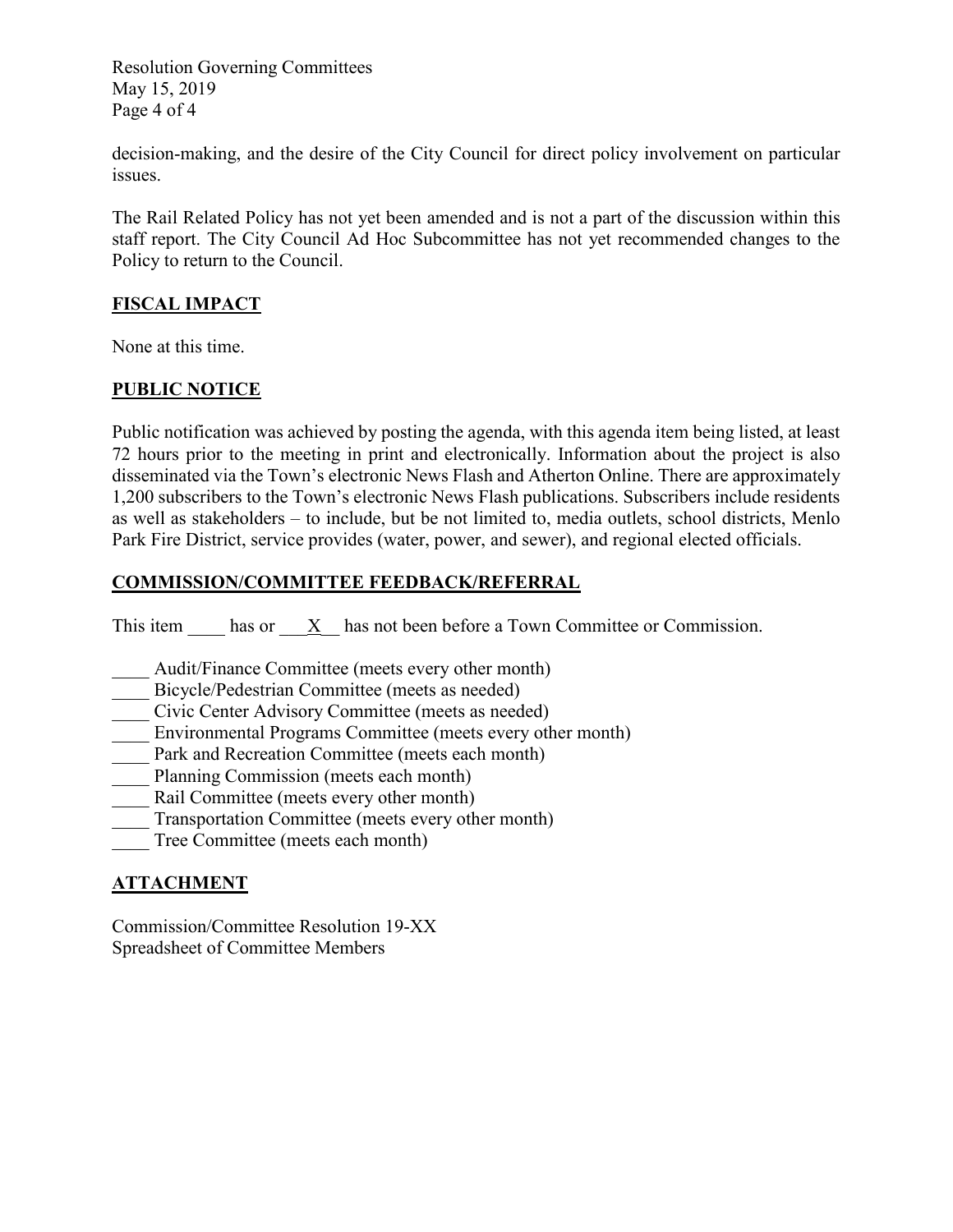# **RESOLUTION 198-11XX RESCINDS RESOLUTION 15-10 A Resolution of the City Council of the Town of Atherton Establishing and Governing Town Committees Amended May 16, 2018 Amended May 15, 2019**

The City Council of the Town of Atherton hereby resolves as follows:

# **Section 1. Establishment of Committees**

The following committees are established for the Town of Atherton:

- 1. Audit/Finance Committee
- 2. Community Center Advisory Committee
- 3. Environmental Programs Committee
- 4. Park and Recreation Committee
- 5. Rail Committee
- 6. Transportation Committee
- 7. Bicycle and Pedestrian Advisory Committee

# **Section 2. Committee Principles and Rules of Procedure**

Principles: All committees shall follow the City Council Rules of Procedure, the Atherton Municipal Code, the Political Reform Act, and the provisions of the California Open Public Meeting Law (Brown Act). These resources may be found on the Town's website and/or via the City Clerk's Office. All members shall attend an education and training session hosted by the City Attorney and City Clerk upon appointment.

The responsibility and accountability for all work necessary to efficiently and cost effectively carry out the advisory functions of each committee shall rest exclusively with the Chairman or Council Member assigned to the committee.

A Town Department is assigned to each Committee. Each Department Manager is responsible for providing the necessary staff (in the most cost effective manner) to prepare for, and attend committee meetings. This includes but is not limited to meeting with the Committee Chair and City Council Liaison in advance of each meeting to create an agenda; prepare the agenda packet; take and prepare minutes; and conduct follow up from meetings.

Committee Agenda Preparation: In general practice, the staff liaison to each committee shall meet with the Committee Chair and the City Council Liaison in advance of each upcoming meeting to review the meeting agenda. Regular agenda items, such as approval of meeting minutes, followup staff reports, and general information reports shall be added to the agenda as needed. Other items shall be added through one of the methods described below.

One of the following methods may be used for *placing an item on a Committee agenda*: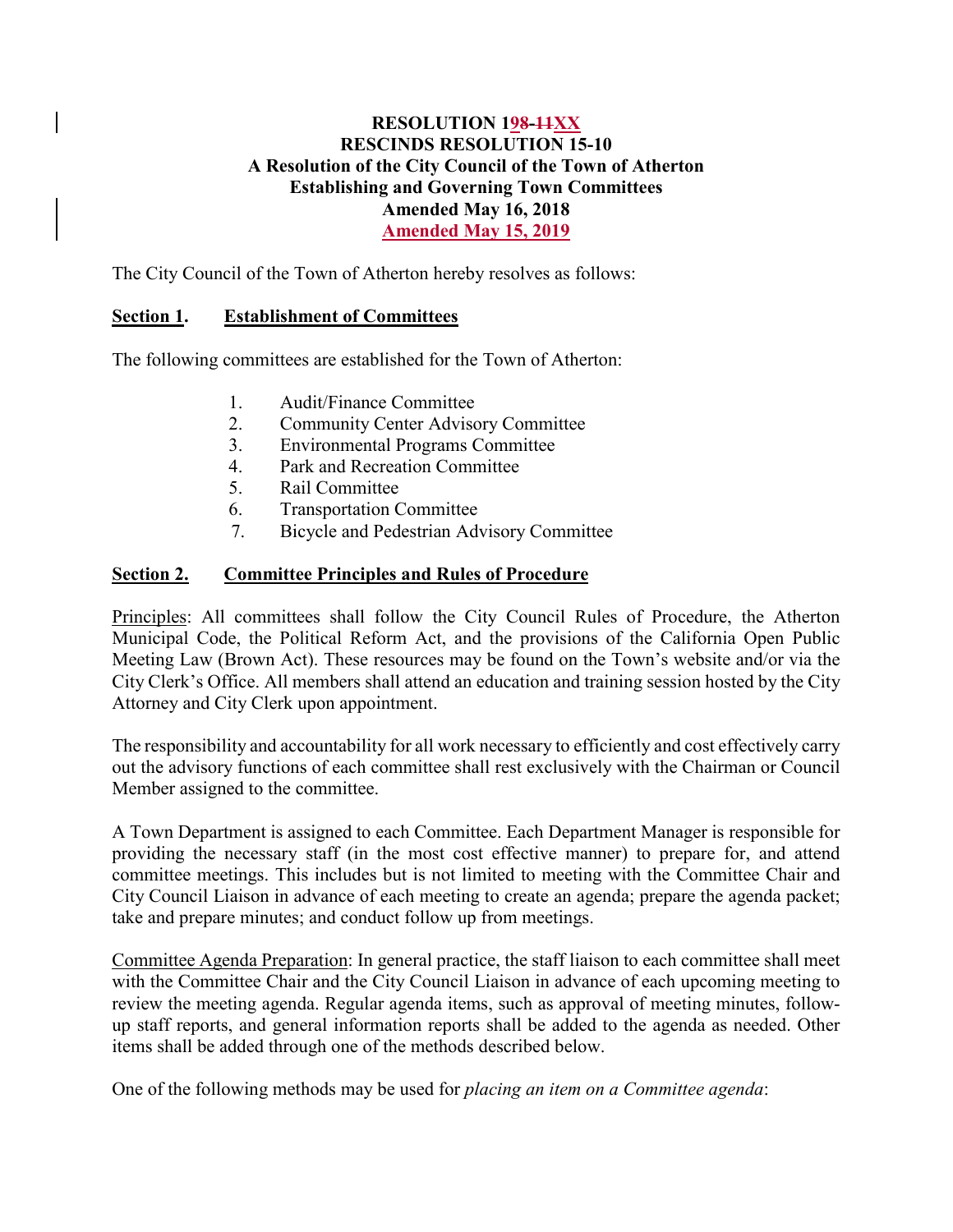## Resolution Governing Town Committees Page 2 of 13

- 1. Council: A majority vote of the Council may direct staff to add an item to a Committee agenda.
- 2. City Manager: The City Manager may receive requests for agenda items from the public, staff, a committee member or a Council Member. The City Manager will review the request with the Committee Chair and City Council liaison. The City Manager shall have sole discretion to refer the request to the City Council at the next available meeting, or schedule the item for the Committee agenda.
- 3. Staff and Committees: There may be a need for routine agenda items which may arise out of committee meeting discussions; are requested and agreed on by a majority of the Committee as part of Future Agenda Items; or items created from staff follow up of previous Committee and/or staff meetings. These items may be added to a future agenda following an agenda preparation meeting between the Committee Chair, Council Member liaison and staff liaison.
- 4. Colleagues' Memorandum: If at least two committee members prepare a colleagues' memo, the staff liaison shall place the item on the Committee's agenda under a Future Agenda Items Section. A colleague's memo is a written request, no more than two pages in length, presenting an item to be added to a future agenda. Upon review of the colleagues' memo, the Committee shall not discuss the merits of the item itself; but shall solely discuss whether to add the item to a future agenda for discussion. Upon majority vote of the Committee, the item shall be added to the next agenda or a specific designated Agenda.

Committee Procedures for *placing items on Council agenda*:

1. Committee Action: Any formal recommendation to Council taken by a Committee shall be placed on a City Council agenda within the next two regular meetings.

The City Clerk has overall responsibility for posting committee agendas.

Advocate: Collectively, committees are encouraged to advocate positions to the City Council on matters under the purview of their committee. Otherwise, no committee or any of its members shall represent itself or themselves as speaking on behalf of the Town, City Council, and/or committee without prior approval of the City Council. Individual members are not authorized to make public statements or comments on matters within the purview of their committee outside of the normal committee process. It could be perceived as using the member's position to indicate some special knowledge or understanding of the matter, or to confuse members of the public with respect to whether the comments are being made to improperly influence an agency decision. Committee members should refrain from using their title when addressing other boards, commissions, committees, or the City Council to avoid creating an appearance of special status to the public. Statements of previously approved City Council policy may be made without additional City Council approval. When there is a question, a committee member shall consult the City Attorney for advice. Members of committees may attend meetings of other committees and the City Council; however, members shall not present opinions of their own committee at such meeting unless the position is previously approved by their committee. A quorum of a committee may attend such a meeting, but they may not discuss among themselves Town business, nor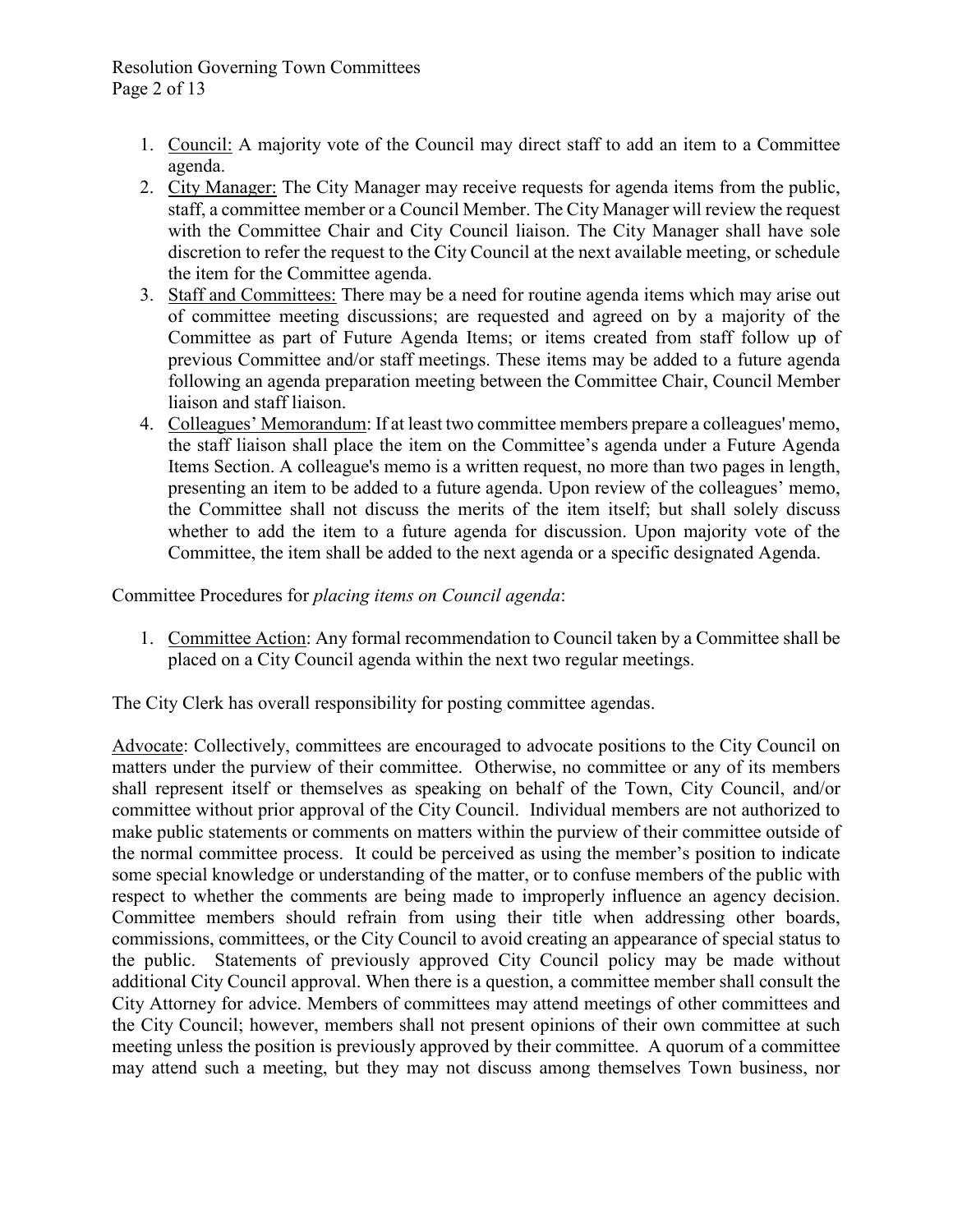Resolution Governing Town Committees Page 3 of 13

comment or discuss the matter under consideration unless authorized to do so by the committee to avoid a possible Brown Act violation.

Educational Materials: Committees may provide approved educational materials to the public regarding the functions and actions of the committee, but shall not engage in advocating to the public any particular position which is contrary to City Council policy. Any educational materials sent to the public shall be approved by the City Manager, and shall follow the Town's procurement process. It shall be the City Manager's discretion on whether or not the educational materials need Council approval beforehand.

Meetings: The Committee shall establish a regular meeting schedule on an annual basis in July. The Department assigned to the committee shall update the website to reflect the meeting schedule. Changes in the dates or time of meetings from the established schedule may be made by majority vote of the committee.

Minutes: Staff shall prepare action minutes for all committees. *Action* minutes shall be presented to the City Clerk within 7 days following the meeting or as soon as feasible if there is a reason not to produce them within that timeframe. Finalized minutes should be sent electronically to the City Clerk for posting, *after* the Committee has approved them. The City Clerk will share appropriate information received from the minutes with the City Manager and City Council.

Reports: If desired by the City Council, an annual report shall be created and approved by the Committee and provided to the City Manager, City Clerk and City Council of committee activities for the preceding year.

Special Meetings: The Chair or a majority of the Committee may call a special meeting at any time in accordance with the Brown Act.

Website: Any website created for a Committee by the Town shall be incorporated into the Town's website. If created, websites shall be developed in accordance with the "advocate" section of this resolution.

## **Section 3: Appointment of Voting Members to Committees**

Appointment: Members other than City Council Members shall be appointed following recruitment process set forth by the City Clerk and approved by the City Council. With the exception of the Bicycle and Pedestrian Advisory Committee as described, all appointed members shall be registered voters in the Town. Members shall serve at the pleasure of the City Council, or until the expiration of their terms set out below. Vacancies in any committee arising from any reason, including expiration of term, shall be filled by temporary appointment of the City Council, or by annual recruitment. The Committee Chairperson or staff assigned shall notify the City Clerk of resignations and vacancies. Each Committee which cannot fill at least 50% of its seats shall be postponed until the Town can recruit at least a quorum (50%+1). During that time, the City Council shall continually recruit qualified individuals and town staff shall continue to advertise periodically.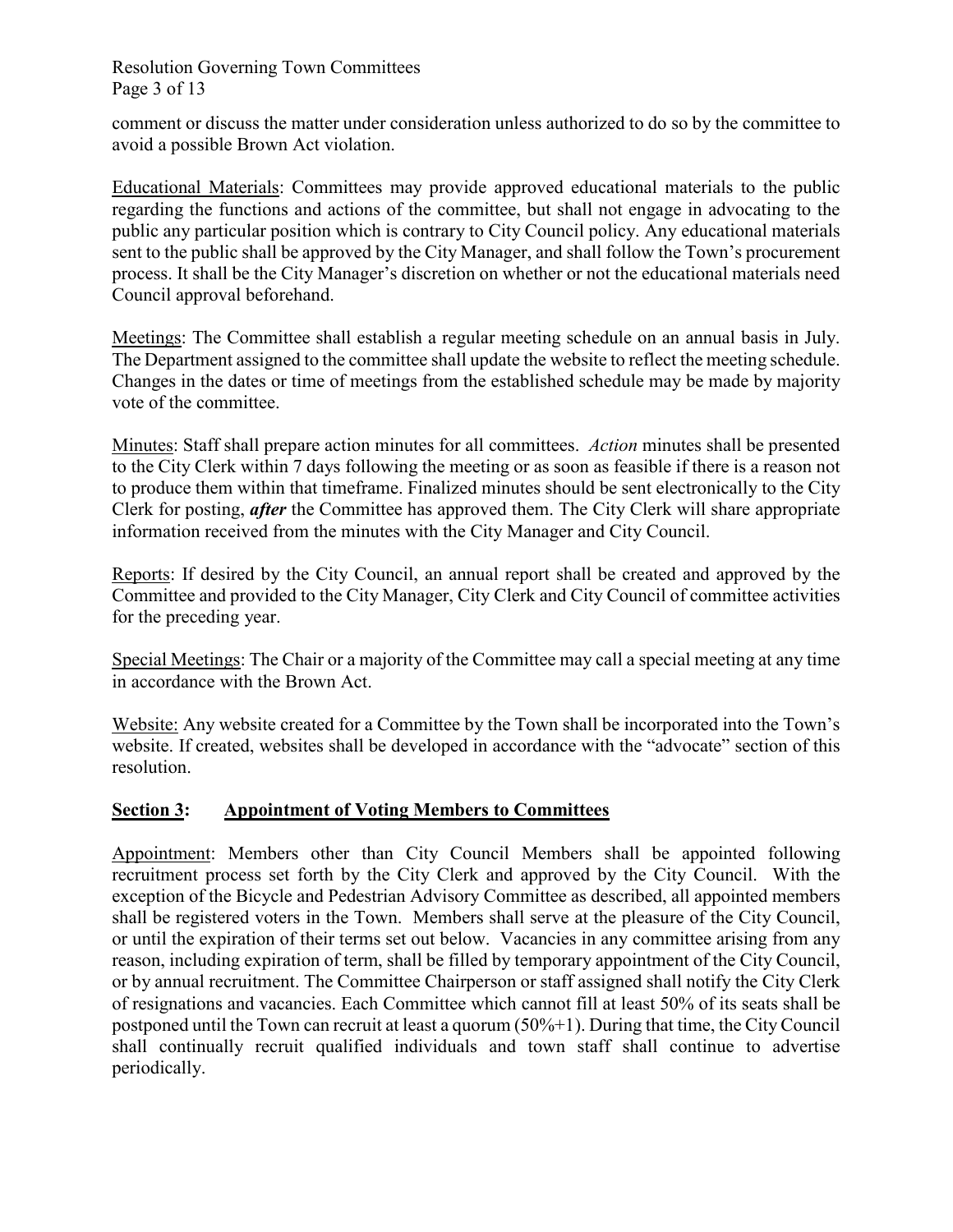Resolution Governing Town Committees Page 4 of 13

Term expiration dates shall end on June 30. Appointed committee members shall serve no more than two full consecutive terms on the committee to which they are appointed. A member may be reappointed to the committee following a minimum two (2) year hiatus. However, if a seat is vacant and no one applies, City Council may grant an exemption.

City Council representatives and any alternates on committees are selected by the Mayor and approved by the City Council to serve a one (1) year term. Appointed City Council Members and City Council Member Alternates shall serve as liaisons to Committees; but shall not serve as voting members to Committees. Alternates participate on committees in the absence of the appointed Council Members. For each Committee, unless otherwise directed by the City Council, one City Council member shall be appointed as a primary liaison and one as an alternate. Members shall coordinate attendance to ensure appropriate representation.

Members who intend to be absent from a meeting shall alert the chairperson and/or staff person assigned. The Chairperson shall state during the meeting, under roll call whether the member is excused (notification was given) or absent (no notification was given). Unexcused absences of members, other than City Council Members, from two or more consecutively scheduled meetings shall result in the automatic vacation of the member's office. The staff person assigned to the Committee shall work with the Chairperson to alert the City Clerk of consecutive absences. The City Clerk shall alert the City Manager who shall decide how to inform City Council. City Council has the authority to override this rule based on the information received.

Chairperson and Staff: Each committee shall have a Chairperson. The Committee shall select its Chair on an annual basis in July. Council Members shall not serve as Chair or Vice Chair of Committees. The Department assigned to the committee shall have the authority to appoint staff member(s) to serve Town committees. Any requests by a committee for staff work, information, or assistance from Town staff shall be made to the City Manager.

# **Section 4: Funding for Committees**

Committees do not have authorization to expend Town resources. In the event funding for a committee activity is desired, a budget shall be prepared and presented to the City Council for review and approval as part of the Town's regular budget process. The committee shall follow the guidelines set forth by the purchasing policy approved by City Council through Ordinance 595 and any expenditure policies developed and approved by the City Council. No Committee member shall use his or her own personal credit card. For items under \$150 a committee member may request a cash advance and then come back to the Town with itemized receipts. For items over \$150, a committee member shall complete a check request from the Town or have the Town purchase the goods/services.

# **Section 5: Committee Composition, Powers and Duties**

# **1. Audit/Finance Committee**

The Audit/Finance Committee makes recommendations to the City Council on issues related to the Town's audit and finances. The Committee typically meets every other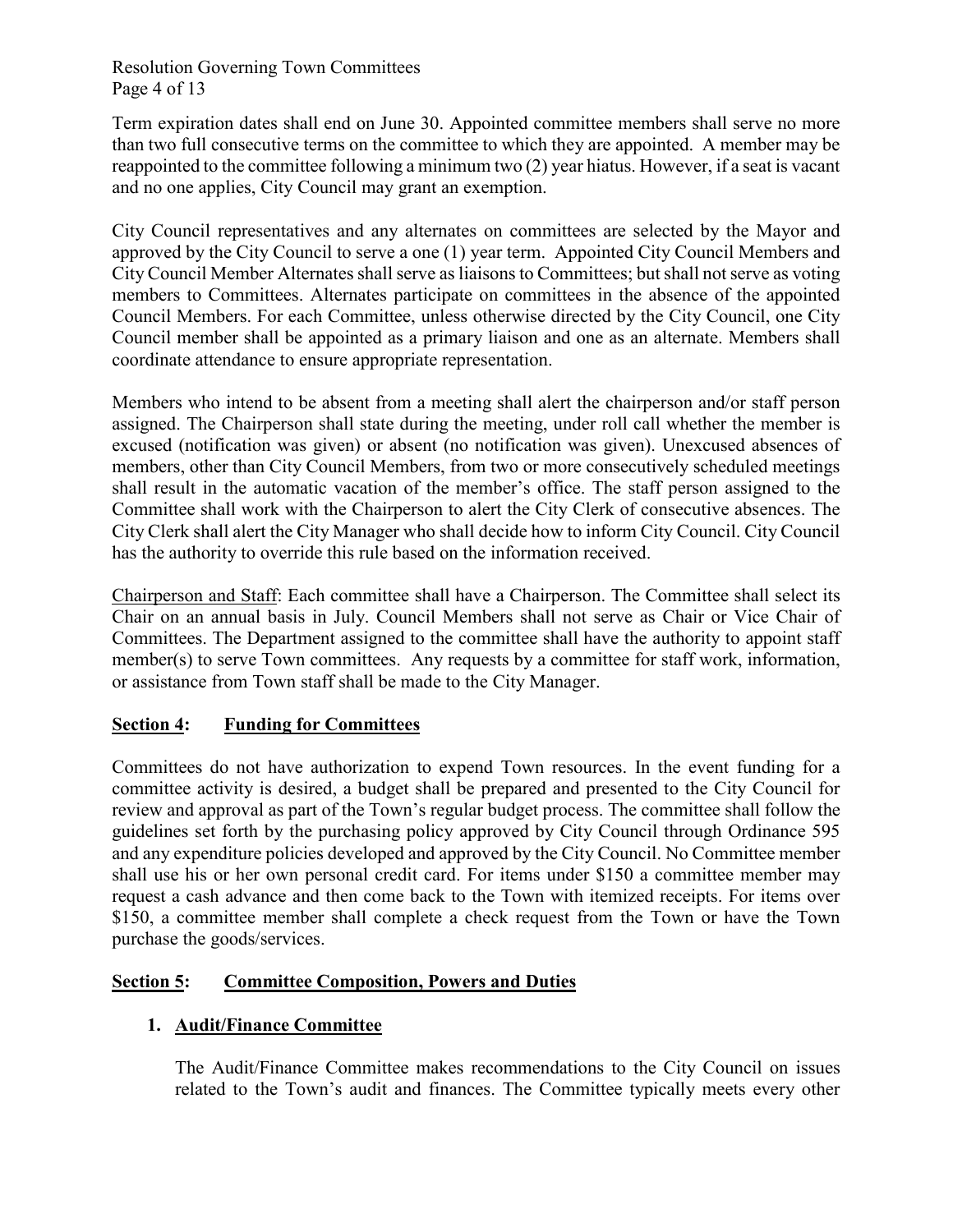Resolution Governing Town Committees Page 5 of 13

> month. Acting in an advisory capacity, the Audit/Finance Committee shall have the following powers and duties:

- a. Make recommendations to the City Council in all matters pertaining to Town finances;
- b. Discuss and consult with the City Manager on any matter pertaining to the budget, capital spending plan and the long range financial plan for the Town;
- c. Upon request, make recommendations to the City Council in all matters pertaining to the Town's annual audit;
- d. Assist staff, as needed, in the provision of oversight to the annual audit process; and, assist in the presentation of the annual audit to the City Council with recommendations as to acceptance;
- e. Upon request, advise the City Council regarding appointment of outside auditors to complete the annual audit;
- f. Assist staff as needed in the review of the proposed audit scope prior to commencement of annual audit.

The Committee consists of the Mayor, Vice Mayor and five (5) appointed resident members. Resident appointed members shall serve a term of four (4) years. The Committee meets in the Council Chambers or the Town Administrative Conference Room.

The Finance Department is assigned overall responsibility of the Audit/Finance Committee.

To accommodate a distribution of staggered terms, in 2020, one member shall be appointed for an initial 3-year term. Subsequent terms of appointment shall revert to the standard 4 year term.

# **2. Civic Center Advisory Committee (CCAC)**

The Civic Center Advisory Committee (CCAC) is established as an Advisory Committee specifically for the Town's Civic Center Project. Once the Civic Center Project is complete, the work of the Committee shall cease, and the Committee shall be dissolved. The Committee typically meets on an as-needed basis. Acting in an advisory capacity, the CCAC shall have the following powers and duties:

- a. Work with staff in finalizing the master planning process by identifying key issues that need to be addressed.
- b. Work with staff to solicit feedback through tools such as surveys, community gatherings, and workshops to disseminate information regarding the key issues and questions involved in the new Civic Center.
- c. Engage in public outreach to solicit substantive feedback and opinions on the Civic Center project. Support staff with updates for the Town website and periodic updates for residents.
- d. The CCAC may form Ad Hoc Subcommittees and/or host community workshops to involve a broader base of residents for the purposes of information gathering on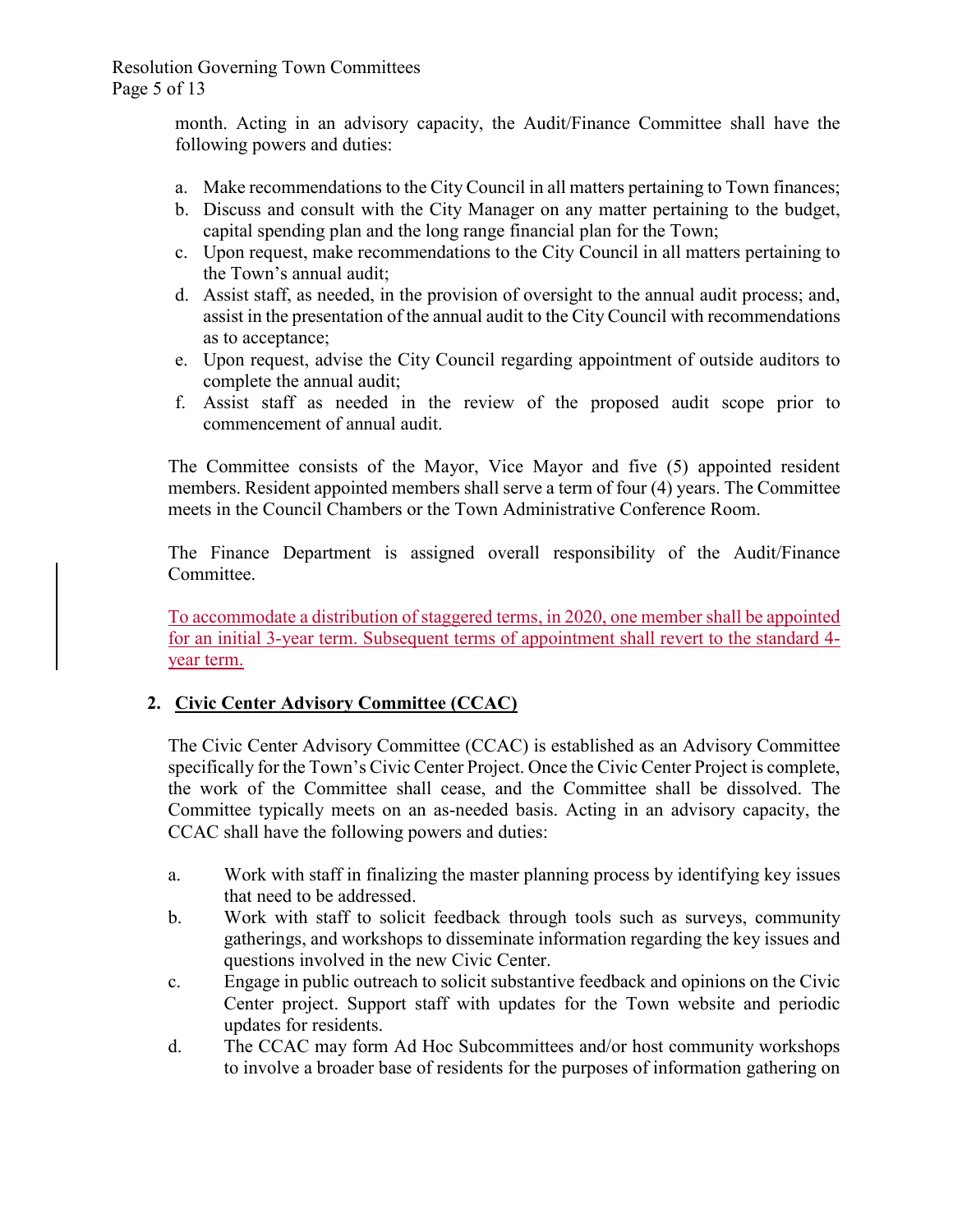Resolution Governing Town Committees Page 6 of 13

> specific issues, thus creating more community involvement and more in-depth visioning.

- e. Once the Council adopts a Master Plan, the CCAC will continue to work with staff through the design phase, to include coordination of public outreach, collection of resident input, and providing feedback on the design.
- f. Assist staff, as appropriate, in the review and recommendation of project professionals, to include, but not limited to environmental consultants, design professionals, project management professionals, and project contractor.
- g. Once the Civic Center Project is underway, the CCAC will continue to work with staff, as appropriate, to provide feedback on project priorities and direction.
- h. Assist staff and the City Council with the identification and development of donor recognition opportunities throughout the project.

The CCAC consists of up to seven (7) appointed resident members and two (2) liaison City Council members. There are no established terms for the CCAC resident members. The Committee meets in the Council Chambers or the Town Administrative Conference Room.

The Public Works Department is assigned overall responsibility for the CCAC.

# **3. Environmental Programs Committee**

The Environmental Programs Committee provides the City Council with recommendations, outreach programs, and education on environmental issues facing the Town's natural and built environment. The Environmental Programs Committee typically meets every other month. Acting in an advisory capacity, the Environmental Programs Committee shall have the following powers and duties:

- a. Upon request, make recommendations (programmatic and legislative) to the City Council on all matters pertaining to the Town's natural and built environment and the Town's regional role and responsibilities as one of the communities on the San Francisco Bay Peninsula.
- b. Pursuant to established City Council programs and policy, assist staff in the creation of pro-active community engagement programs for residents, commercial and public enterprises active within the Town's jurisdiction.

The Environmental Programs Committee consists of five (5) appointed resident members and one (1) City Council Member liaison. Resident appointed members shall serve a term of four (4) years. The Committee meets in the Council Chambers or the Town Administrative Conference Room.

The Planning Department is assigned overall responsibility of the Environmental Programs Committee.

To accommodate a distribution of staggered terms, in 2019, one member shall be appointed for an initial 1-year term. Subsequent terms of appointment shall revert to the standard 4 year term.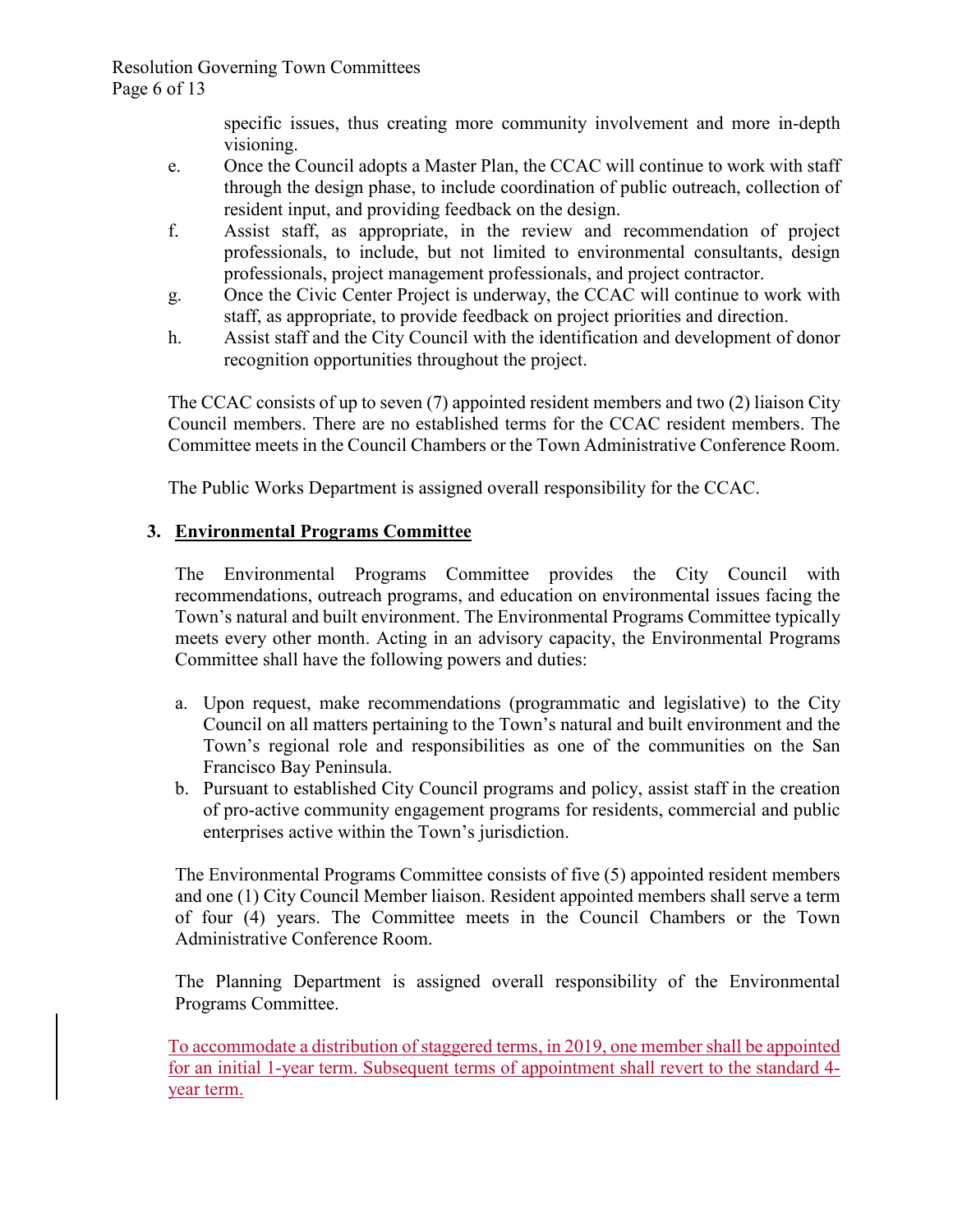# **4. Park and Recreation Committee**

The Park and Recreation Committee makes recommendations to the City Council on issues related to Holbrook Palmer Park and any active or passive recreational space within the Town. The Committee typically meets monthly. Acting in an advisory capacity, the Park and Recreation Committee shall have the following powers and duties:

- a. Upon request, make recommendations to the City Council in all matters pertaining to the Town's active and passive parks and public recreation services;
- b. Work with staff, as needed, to assist other governmental agencies and public and private groups in the advancement of park and recreation planning and programming;
- c. Work with staff to develop and maintain a Master Plan for active and passive recreational spaces within the Town; and, annually, in the month of April, present a report to the City Council;
- d. Work with staff to review the annual budget for the Town's park and recreation programs and services during the budget process and make recommendations with respect thereto to the City Council.
- e. Assist staff with a review of fees and services within the Park and make recommendations with respect thereto to the City Council.
- f. Upon request, study and make recommendations on the acquisition and development of recreation areas, activities and facilities such as playgrounds, buildings, parks, open space and other centers of recreation;
- g. Assist staff in the planning of recreation programs for the community.

The Park and Recreation Committee consists of seven (7) appointed resident members and one (1) City Council Member liaison. Of the appointed members, one two members shall be a-representatives of the Holbrook-Palmer Park Foundation and one member shall be a representative of the Friends of Holbrook Palmer Park (formerly Atherton Dames). Each of the foregoing representatives shall serve a term of two (2) years. When a vacancy arises, the City Clerk will contact each organization to request a new representative. If the organization submits more than twoone candidates, the City Council shall select the candidate to serve as the representative.

Remaining resident appointed members serve a term of four (4) years. The Park and Recreation Committee meets in Holbrook-Palmer Park.

The Public Works Department is assigned overall responsibility of the Park and Recreation Committee.

To accommodate a distribution of staggered terms, in 2019, one member shall be appointed for an initial 3-year term. Subsequent terms of appointment shall revert to the standard 4 year term.

## **5. Rail Committee**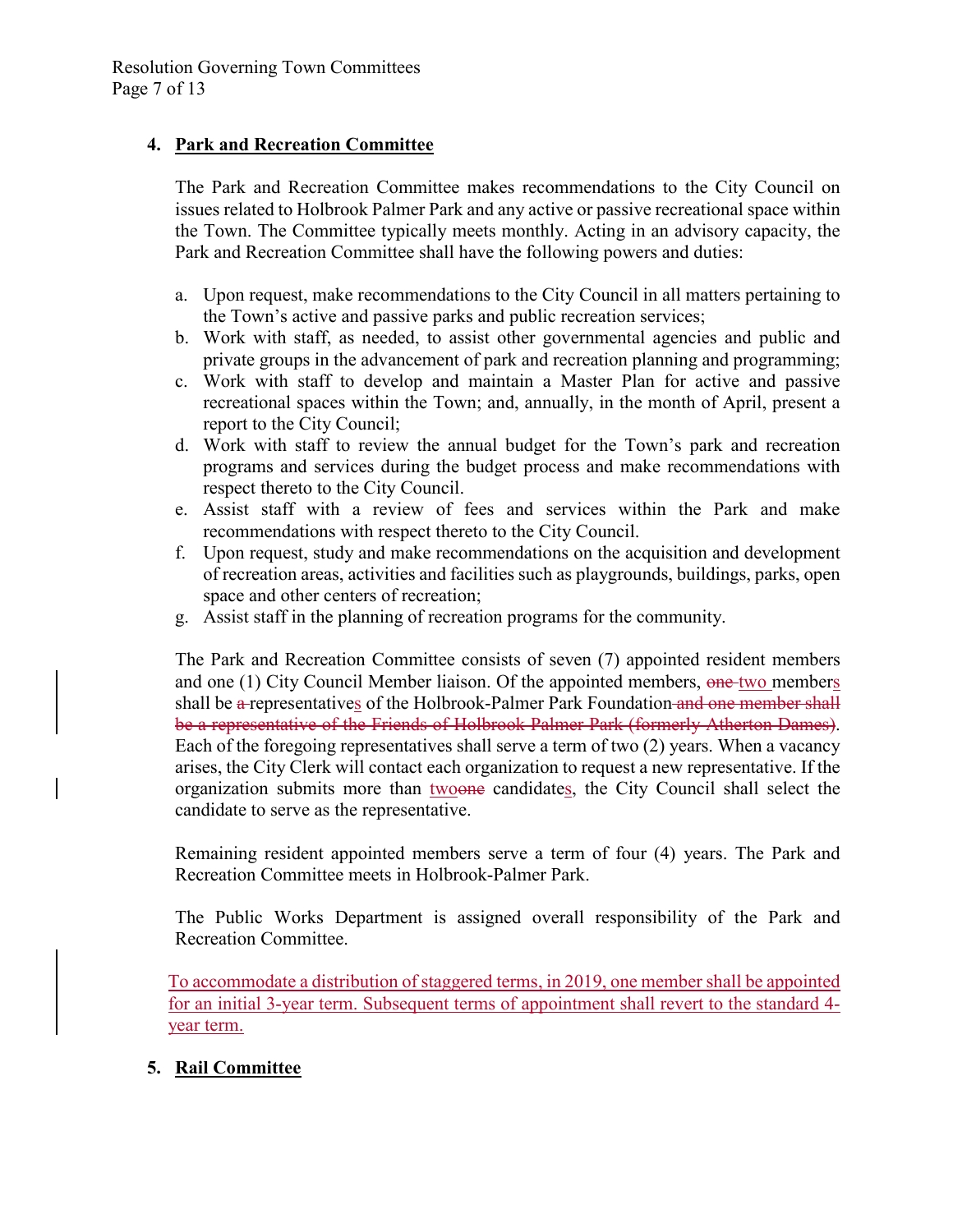Resolution Governing Town Committees Page 8 of 13

> The Atherton Rail Committee makes recommendations to the City Council on issues related to the Town's Rail Corridor, High Speed Rail, and Caltrain consistent with the City Council's adopted Rail Related Policy Issues, attached hereto as Exhibit A. The Committee typically meets every other month. Acting in an advisory capacity, the Rail Committee shall have the following powers and duties:

- a. Advise the City Council on all matters pertaining to High Speed Rail (HSR), the Rail Corridor and Caltrain, consistent with the City Council adopted Rail Related Policy Issues.
- b. Assist staff in the research of specific impacts that HSR and other rail infrastructure and services may have on the Rail Corridor and the Town.
- c. Rail Committee members are authorized to act as spokespersons to articulate and advocate the Town's Rail Related Policy Issues as they pertain to Rail Committee matters to legislatures, HSR and Caltrain board of directors, regional organizations, press and other interested parties.

The Rail Committee consists of up to ten (10) appointed resident members and one (1) City Council Member liaison. Resident appointed members shall serve a term of four (4) years. There are no established terms for resident Rail Committee members. The Committee meets in the Council Chambers or the Town Administrative Conference Room.

The Public Works Department is assigned overall responsibility of the Rail Committee.

To accommodate a distribution of staggered terms, in 2019, the City Council shall randomly select each member and assign that member to a staggered term. Three members shall be appointed to 1-year terms, three members shall be appointed to 2-year terms, two members shall be appointed to 3-year terms, and two members shall be appointed to 4-year terms. Subsequent terms of appointment shall revert to the standard 4-year term.

## **6. Transportation Committee**

The Transportation Committee makes recommendations to the City Council on issues related to transportation, traffic, and roadway safety. The Committee typically meets every other month. Acting in an advisory capacity, the Transportation Committee shall have the following powers and duties:

- a. Upon request, make recommendations to the City Council in all matters pertaining to transportation, traffic, and roadway safety within the Town.
- b. As needed, assist staff in the identification and review of traffic and roadway safety enhancements.
- c. As needed, assist staff in the review of regional project impacts on local traffic and transportation corridors.
- d. As needed, assist staff in the review of traffic safety enforcement measures.
- e. As needed, assist staff in the review of Neighborhood Traffic Management Program requests.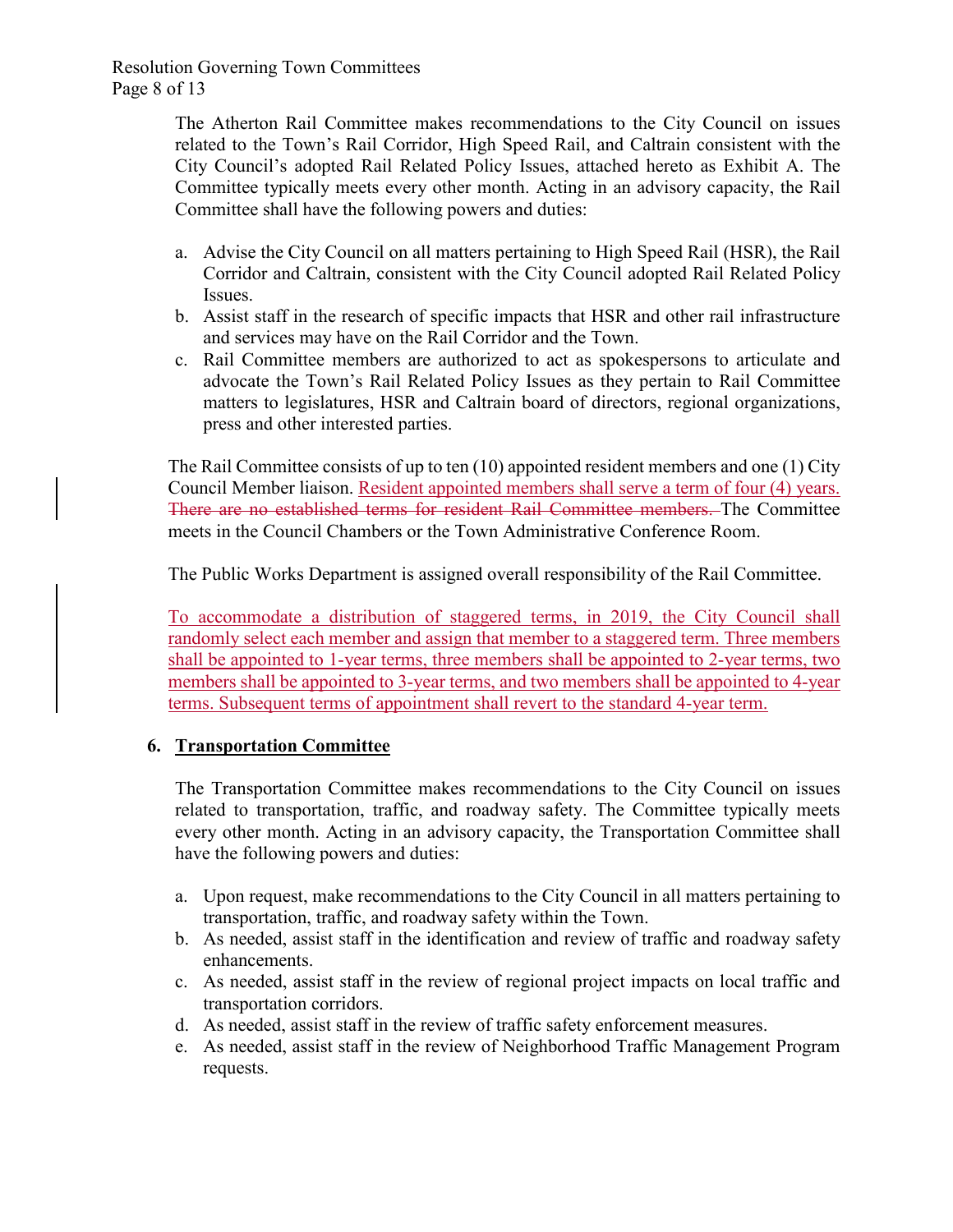Resolution Governing Town Committees Page 9 of 13

> The Transportation Committee consists of five (5) appointed resident members and one (1) City Council Members liaison. Resident appointed members shall serve a term of four (4) years. The Chair of the Transportation Committee also serves as a non-voting liaison to the Bicycle and Pedestrian Advisory Committee. The Chair shall select another member as his or her alternate. The Committee meets in the Council Chambers or the Town Administrative Conference Room.

> The Police Department shall have overall responsibility of the Transportation Committee. The Chief of Police will coordinate with the Public Works Department when Public Works staff are needed for the meeting.

> To accommodate a distribution of staggered terms, in 2020, one member shall be appointed for an initial 1-year term and one member shall be appointed for an initial 2-year term. Subsequent terms of appointment shall revert to the standard 4-year term.

# **7. Bicycle and Pedestrian Advisory Committee (BPAC)**

The Bicycle and Pedestrian Advisory Committee makes recommendations to the City Council on issues related to the Town's Bicycle and Pedestrian Master Plan and bicycle and pedestrian network. The Committee typically meets as needed. Acting in an advisory capacity, the BPAC shall have the following powers and duties:

- a. Work with staff in providing recommendations on issues related to the Town's bicycle and pedestrian network and Bicycle and Pedestrian Master Plan.
- b. Make recommendations to the City Council on the selection of bicycle and pedestrian projects to be submitted for state and federal funding opportunities.
- c. Work with staff to promote bicycling and walking as safe and healthy alternative modes of transportation.
- d. Assist Town staff in the planning, operations and maintenance of bicycle and pedestrian facilities in Town.

The BPAC consists of at least five (5) appointed members plus two non-voting liaisons, one (1) Transportation Committee Member and one (1) City Council Member. At least three (3) appointed members of the Committee must meet the requirements of the Metropolitan Transportation Committee and live or work in the Town of Atherton. Other members of the BPAC must be residents of the Town. Members shall be composed of both active bicyclists and pedestrians. The Chair and Vice Chair of the Committee shall be residents of the Town. BPAC appointed members shall serve terms of four (4) years.

The makeup of the Committee members is encouraged as follows:

- At least one member should represent schools.
- At least one member should represent an established bicycle and/or pedestrian related organization or coalition.
- At least one member should have knowledge and interest in Countywide pedestrian and bicycle facility planning and operations.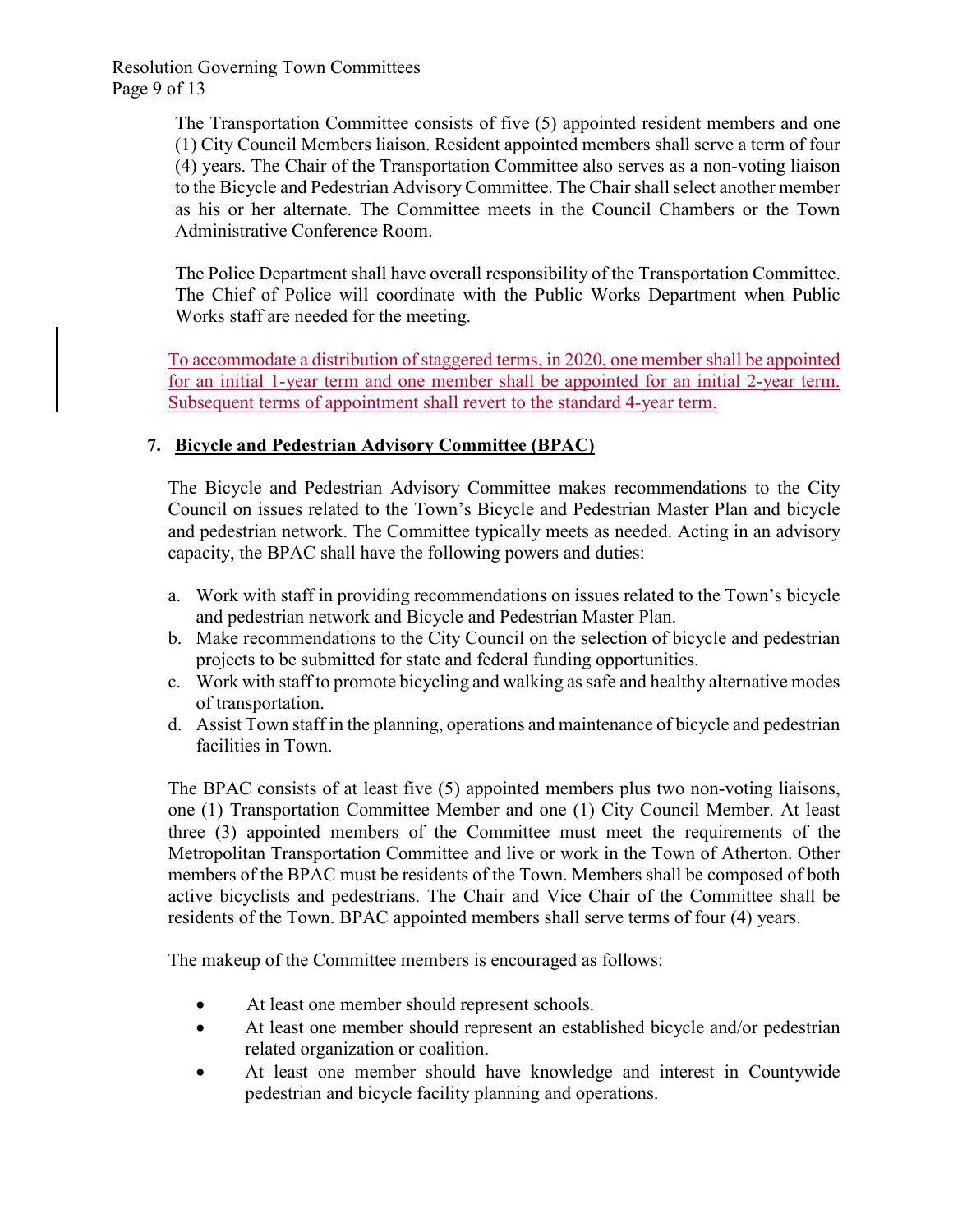Resolution Governing Town Committees Page 10 of 13

> The Committee meets in the Council Chambers or the Town Administrative Conference Room.

The Public Works Department is assigned overall responsibility of the Bicycle and Pedestrian Advisory Committee.

To accommodate a distribution of staggered terms, in 2019, one member shall be appointed for an initial 1-year term, one member shall be appointed to an initial 2-year term, and one member shall be appointed for an initial 3-year term. Subsequent terms of appointment shall revert to the standard 4-year term. The remaining members shall be appointed for 4 year terms.

### **Section 6: Advice**

Appointed members of committees are encouraged to seek advice from Town staff when they are uncertain of the foregoing rules.

This Resolution shall be effective immediately upon adoption. All previous resolutions governing Town committees and commissions including Resolution No. 15-10 are hereby superseded and rescinded.

*I hereby certify that the foregoing Resolution was duly and regularly passed and adopted by the City Council of the Town of Atherton at a regular meeting thereof held on the 16th day of May, 2018, by the following vote.*

AYES: 5 Council Members: Wiest, Widmer, Lewis, Lempres, DeGolia NOES: 0 Council Members: ABSENT: Council Members: ABSTAIN: Council Members:

| Cary Wiest, Mayor |  |
|-------------------|--|
| Town of Atherton  |  |

ATTEST:

\_\_\_\_\_\_\_\_\_\_\_\_\_\_\_\_\_\_\_\_\_\_\_\_\_\_\_\_ Theresa DellaSanta, City Clerk

APPROVED AS TO FORM: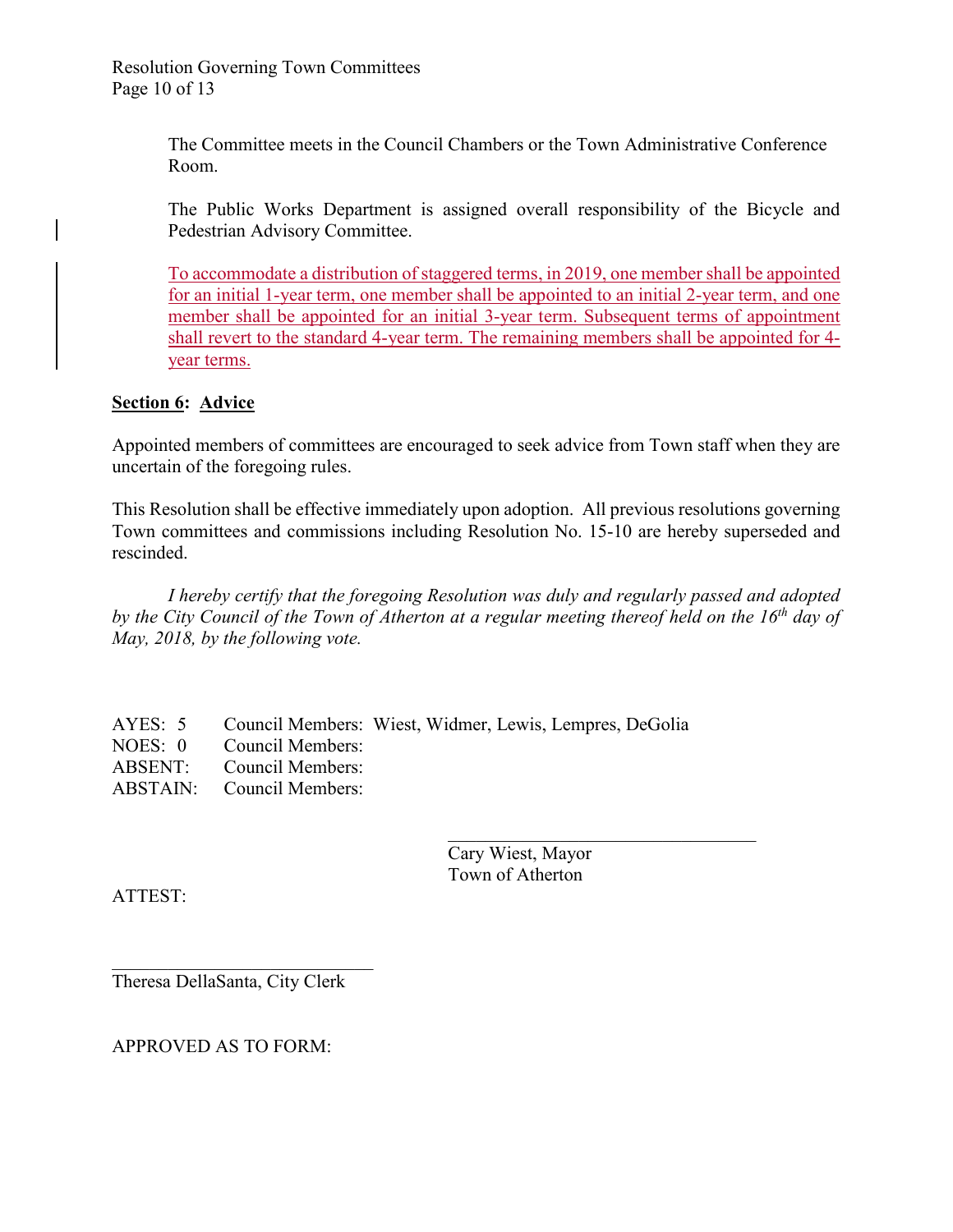Resolution Governing Town Committees Page 11 of 13

\_\_\_\_\_\_\_\_\_\_\_\_\_\_\_\_\_\_\_\_\_\_\_\_\_\_\_ William B. Conners, City Attorney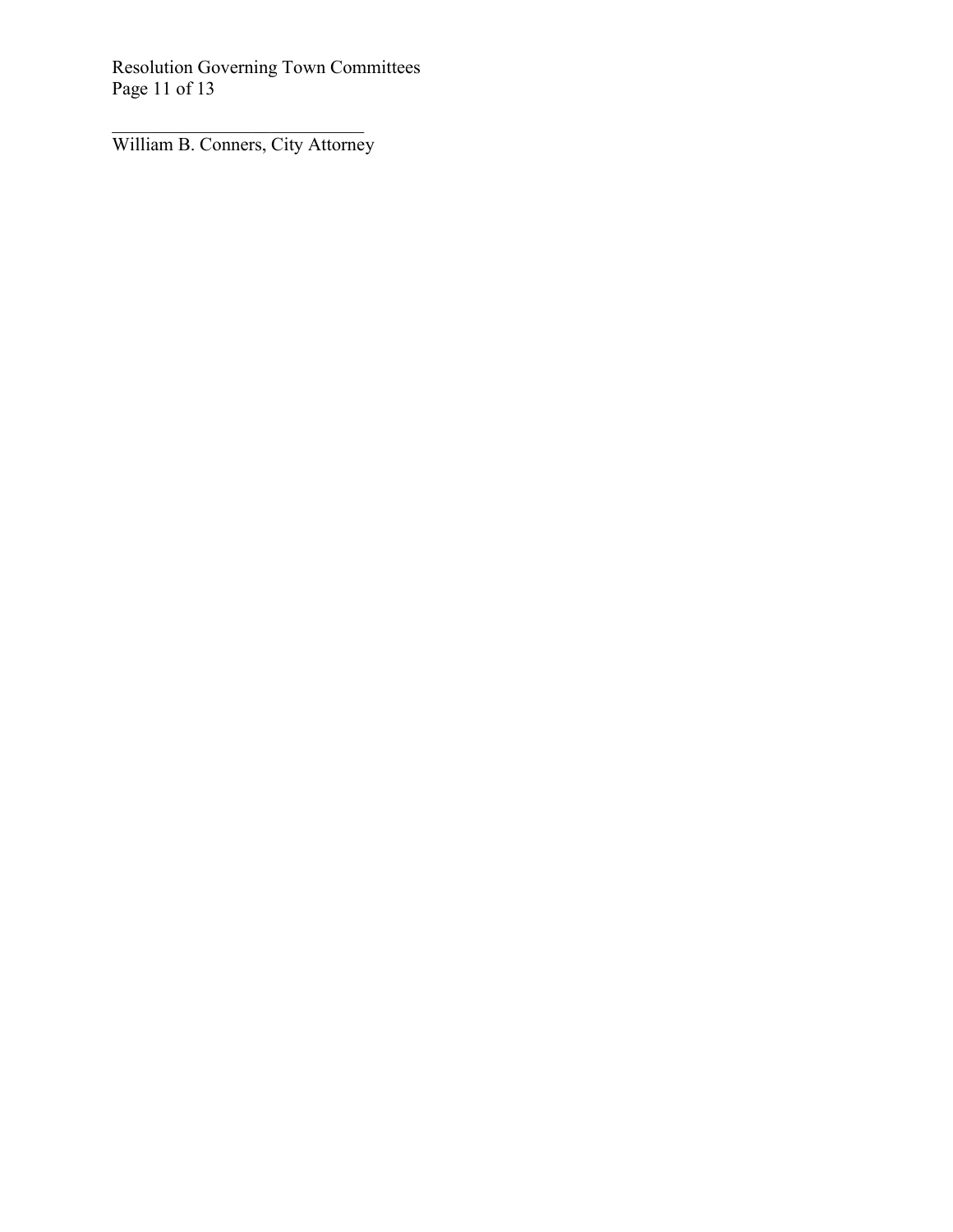#### **EXHIBIT A RAIL POLICY ISSUES ADOPTED BY THE TOWN OF ATHERTON**

#### **A. HIGH-SPEED RAIL (HSR)**

#### Legislative

In 2008, the Town voters decided against Prop 1A which authorized the HSR project. At that time, Town Resolutions, passed unanimously by the Council, opposed the HSR project, including the Program Environmental Impact Report (EIR), Business Plan and use of the rail corridor by HSR.

Due to its opposition to the HSR project, the Town is opposed to the Memorandum of Understanding (MOU) between Caltrain, HSR, Metropolitan Transportation Commission (MTC) and other transit agencies which provides funding for electrification of Caltrain in exchange for allowing HSR to eventually use the rail corridor. In the event that the HSR project is not implemented, Caltrain will have to seek other means to upgrade its system.

*The Town remains opposed to the HSR project and supports legislative initiatives to prevent the implementation of the HSR project, in its current form, through the Town. If the HSR project moves forward, the Town fully expects that the project will minimize and fully mitigate environmental impacts to the Town.*

#### **Litigation**

*The Town may take the position to use legal means, as deemed appropriate by the City Council, to delay, hinder or halt the implementation of Prop 1A which Atherton residents and the City Council voted to oppose.* 

#### Lobbying

The Town has engaged a lobbyist, in conjunction with other communities, to represent the Town's interests on HSR matters.

*The Council encourages members of the Town's Rail Committee to advocate on behalf of the Town with respect to HSR in manners consistent with the above HSR Rail Policy*.

#### **B. RAIL CORRIDOR AND CALTRAIN**

The Town was one of the earliest train stops on the rail corridor between San Francisco and San Jose. Families, and later commuters, used the Atherton station for rail service to and from 'the City' for over 100 years. Lloyden Park was developed for residents desiring easy access to public transportation provided by the train.

In years past, Caltrain provided the Atherton Station with weekday and weekend rail service until it declared its first "fiscal emergency" citing the need to reduce costs, including station stops. As a result, the number of weekday rail stops at the Atherton Station were reduced to zero while weekend service is still provided.

Atherton is the only city on the Caltrain line that receives no weekday train service.

*The Town deserves the restoration of train service on the basis of "geographical fairness" and being treated equitably in being provided with weekday rail service. Caltrain must complete a capital project to*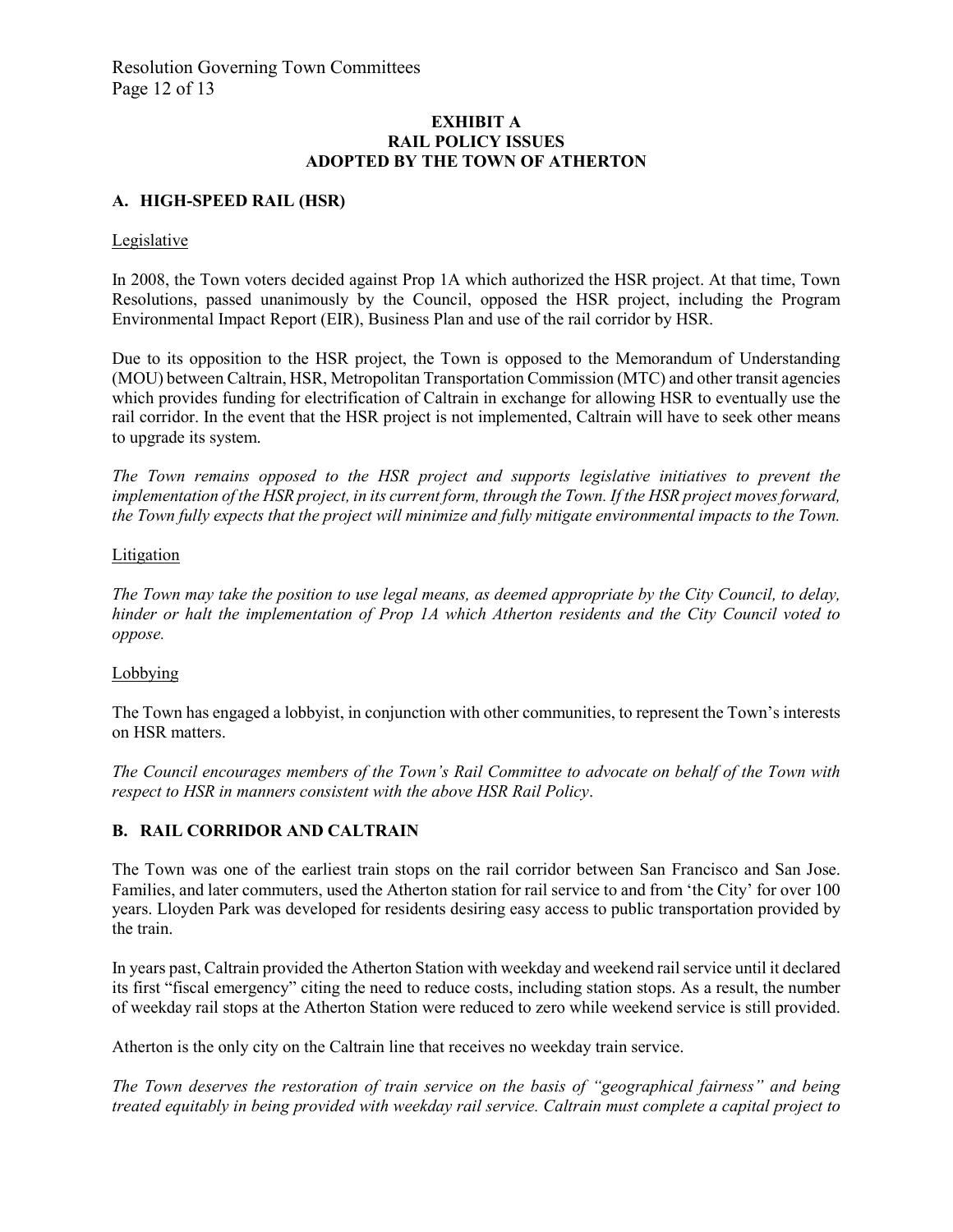## Resolution Governing Town Committees Page 13 of 13

*remove the "hold-out station" designation for Atherton, including the engineering and construction to allow a passing train to pass a stationary train at the station.*

### Town Priorities Regarding Caltrain Line

The Town recognizes that successful implementation of the Town's rail corridor priorities with Caltrain require a partnership with Caltrain. To that end, the Town will endeavor to work with Caltrain to address the following priorities for the Atherton Station and Rail Corridor:

- Caltrain must restore weekday service.
- Caltrain must complete a capital project to remove the "hold out station" in Town.
- Modernization of the rail system must minimize and fully mitigate any environmental impact to the Town.
- The Town seeks to perfect the Quiet Zone within the Town through the addition of Quad Gates at the Watkins Avenue crossing and upgrading the Atherton Station. These measures require the support and partnership of Caltrain.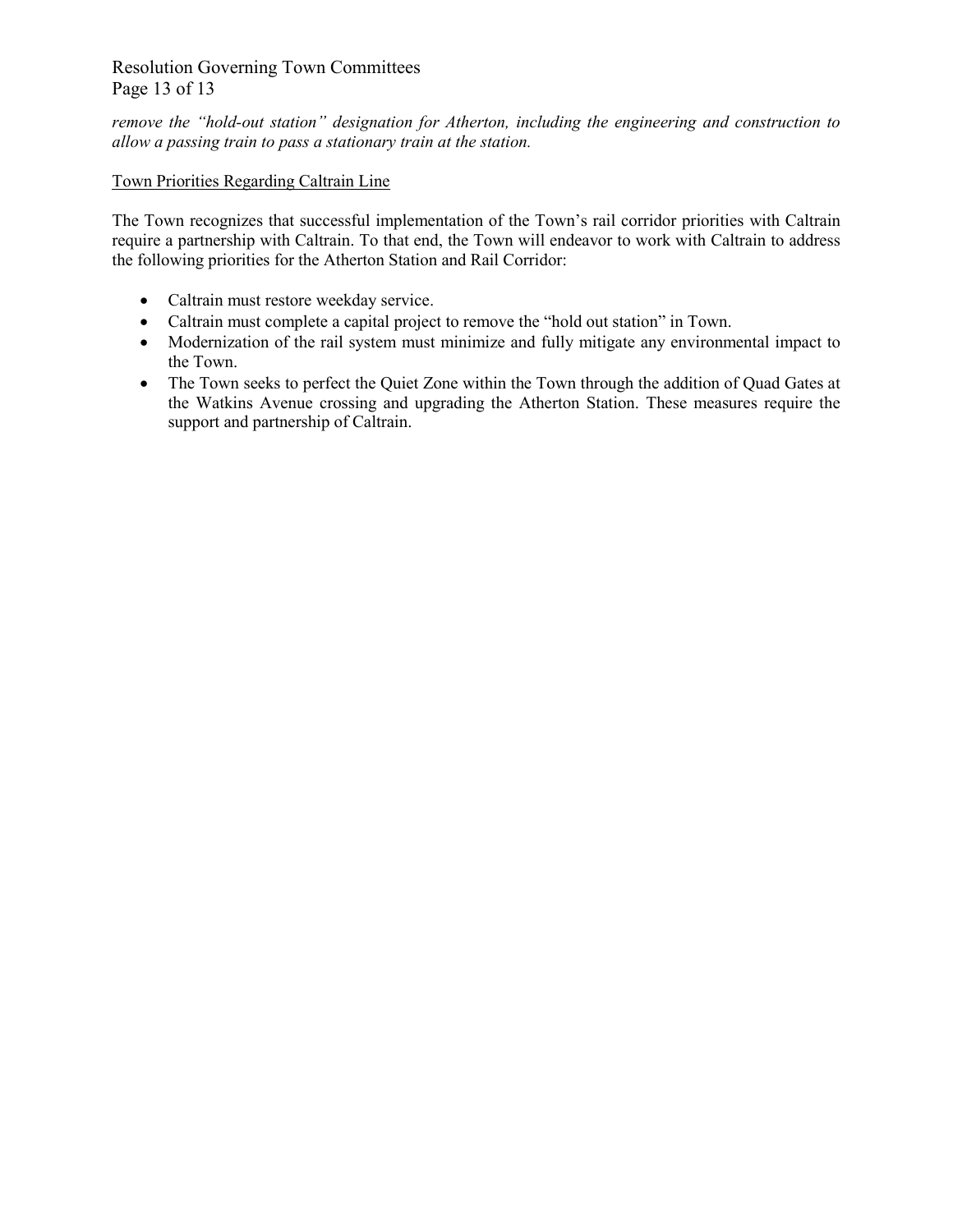| First      | Last           | <b>Committee</b>                           | <b>Appointed</b> | <u>rerm</u> | <mark>Current Term</mark> | <b>Notes</b>                                       |
|------------|----------------|--------------------------------------------|------------------|-------------|---------------------------|----------------------------------------------------|
|            |                | Audit/Finance (6/18 - all terms ext. to 4- |                  |             |                           |                                                    |
| Yogesh     | Amle           | vrs)                                       | 06/16            | 4 years     | 2020                      | Serving 1st 4-year term                            |
| Jeffrey    | Lee            | Audit/Finance                              | 06/14            | 4 years     | $\overline{2022}$         | Serving 2nd 4-year term                            |
| Devinka    | Patil          | Audit/Finance                              | 06/17            | 4 years     | 2021                      | Serving 1st 4-year term                            |
| Bob        | Polito         | Audit/Finance                              | 09/12            | 4 years     | 2020 - 3 Year             | Serving 2nd 4-year term                            |
| Ann Yvonne | Walker         | Audit/Finance                              | 06/17            | 4 years     | 2021                      | Serving 1st 4-year term                            |
|            |                |                                            |                  |             |                           |                                                    |
| Marylue    | Timpson        | Bike Pedestrian                            | 06/15            | 4 years     | 2019 - 1 Year             | Serving 1st 4-year term                            |
| Peter      | Buhl           | <b>Bike Pedestrian</b>                     | 06/15            | 4 years     | 2019-2 Year               | Serving 1st 4-year term                            |
| John       | Langbein       | <b>Bike Pedestrian</b>                     | 06/15            | 4 years     | 2019-3 Year               | Serving 1st 4-year term                            |
| John       | Lillie         | <b>Bike Pedestrian</b>                     | 06/15            | 4 years     | 2019-4 Year               | Serving 1st 4-year term                            |
| Thea       | Henry-Hamilton | <b>Bike Pedestrian</b>                     | 11/18            | 4 years     | 2019-4 Year               | To fill reminaing term of vacated seat (McCarthy)  |
|            |                |                                            |                  |             |                           |                                                    |
| Valerie    | Gardner        | ${\rm EPC}$                                | 06/15            | 4 years     | 2019 - 1 Year             | Serving 1st 4-year term                            |
| Holly      | Joseph         | <b>EPC</b>                                 | 06/15            | 4 years     | 2021                      | Vacated seat/2015; re-appointed 4-year term        |
| Janet      | Larson         | <b>EPC</b>                                 | 06/15            | 4 years     | 2019 - 4 Year             | Serving 1st 4-year term                            |
| Jasenka    | Rakas          | ${\rm EPC}$                                | 06/15            | 4 years     | 2019 - 4 Year             | Serving 1st 4-year term                            |
| William    | Grove          | <b>EPC</b>                                 | 06/18            | 4 years     | 2022                      | Serving 1st 4-year term                            |
|            |                |                                            |                  |             |                           |                                                    |
| John       | Davey          | Park & Rec                                 | 06/15            | 4 years     | 2019 - 3 Year             | Serving 1st 4-year term                            |
| Christine  | David          | Park & Rec                                 | 06/17            | 4 years     | 2021                      | Serving 1st 4-year term                            |
| Frank      | Merrill        | Park & Rec (Foundation)                    | 06/14            | 2 years     | 2020                      | Foundation 2-Year Appointment                      |
| Marylue    | Timpson        | Park & Rec                                 | 11/18            | 2 years     | 2019 - 4 Year             | To fill remaining term of vacated seat (Kupperman) |
| Perry      | Narancic       | Park & Rec                                 | 06/15            | 4 years     | 2019- 4 year              | Serving 1st 4-year term                            |
| Bob        | Roeser         | Park & Rec                                 | 08/12            | 4 years     | 2020                      | Serving 2nd 4-year term                            |
| Vacancy    |                | Park & Rec (Friends)                       | 06/18            | 4 years     | 2020                      | Seat vacated April, 2019 (Bakowski)                |
|            |                |                                            |                  |             |                           |                                                    |
| JoAnn      | Sockolov       | Planning                                   | 06/15            | 4 years     | 2019                      | Serving 1st 4-year term                            |
| Randy      | Lamb           | Planning                                   | 06/15            | 4 years     | 2019                      | Serving 1st 4-year term                            |
| Eric       | Lane           | Planning                                   | 09/12            | 4 years     | 2020 - 2 Year             | Serving 2nd 4-year term                            |
| Nancy      | Lerner         | Planning                                   | 06/16            | 4 years     | 2020                      | Serving 1st 4-year term                            |
| Paul       | Tonelli        | Planning                                   | 06/13            | 4 years     | 2021                      | Serving 2nd 4-year term                            |
|            |                |                                            |                  |             |                           |                                                    |
| Joseph     | Davis          | Transportation                             | 06/16            | 4 years     | 2020 - 4 Year             | Serving 1st 4-year term                            |
| Sriram     | Iver           | Transportation                             | 06/16            | 4 years     | 2020 - 1 Year             | Serving 1st 4-year term                            |
| Gary       | Lauder         | Transportation                             | 06/12            | 4 years     | 2020 - 4 Year             | Serving 2nd 4-year term                            |
| Vacancy    |                | <b>Transportation</b>                      | 06/16            | 4 years     | 2019                      | Seat vacated January, 2019 (McLaughlin)            |
| Carol      | Collins        | Transportation                             | $6/18$           | 4 years     | 2020 - 2 Year             | Seat vacated, filling unexpired term               |
|            |                |                                            |                  |             |                           |                                                    |
| Greg       | Conlon         | Rail Committee                             | 02/04            | None        | n/a                       |                                                    |
| Nerissa    | Dexter         | Rail Committee                             | 06/14            | None        | n/a                       |                                                    |
|            |                |                                            |                  |             |                           |                                                    |